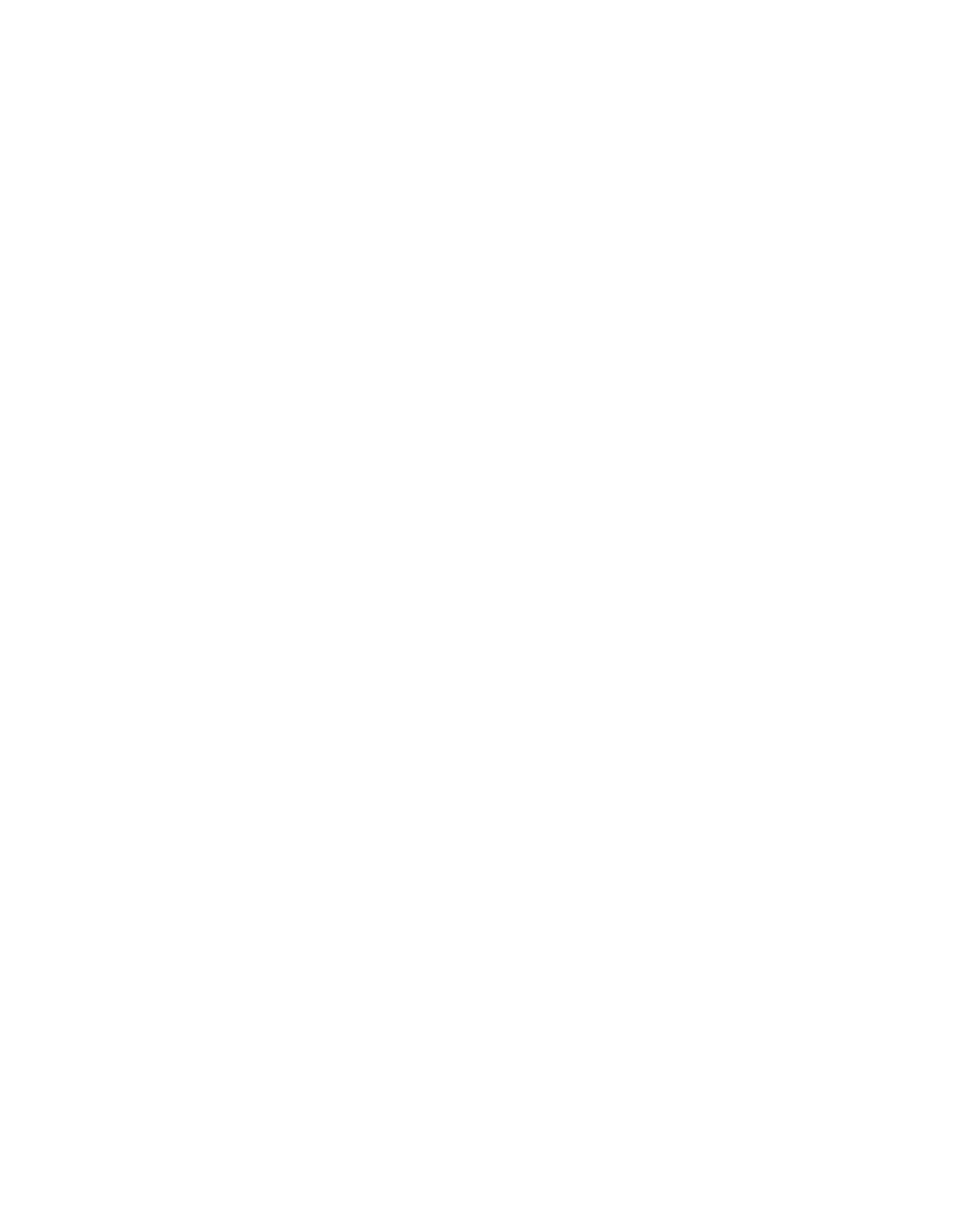# **Contents**

# **TITLE 5 - PROCEDURES BEFORE THE HOUSE OF DELEGATES**

| 5.1 |                   |                                                                 |  |
|-----|-------------------|-----------------------------------------------------------------|--|
|     | 5.1.1             | Referrals to the Board of Trustees                              |  |
|     | 5.1.2             | Motion to Reconsider                                            |  |
|     | 5.1.3             | Motion to Recall                                                |  |
|     | 5.1.4             | Motion to Amend Something Already Adopted                       |  |
|     | 5.1.5             | Order of Business                                               |  |
| 5.2 |                   |                                                                 |  |
|     | 5.2.1             | <b>Fiscal Note</b>                                              |  |
|     | 5.2.2             | Deferred Resolution                                             |  |
|     | 5.2.3             | <b>Structure of Resolutions</b>                                 |  |
|     | 5.2.4             | <b>Emergency Resolutions</b>                                    |  |
|     | 5.2.5             | Withdrawal of Resolution                                        |  |
|     | 5.2.6             | Referral to Reference Committee                                 |  |
| 5.3 |                   |                                                                 |  |
|     | 5.3.1<br>Hearings |                                                                 |  |
|     | 5.3.2             | <b>Executive Session</b>                                        |  |
|     | 5.3.3             | Reference Committee Reports                                     |  |
|     | 5.3.4             | <b>Consent Calendar</b>                                         |  |
|     | 5.3.5             | Reference Committee Reports--Direct Motion                      |  |
|     | 5.3.6             | Action By House of Reference Committee Reports                  |  |
|     | 5.3.7             | <b>Sunset Policy</b>                                            |  |
| 5.4 |                   |                                                                 |  |
| 5.5 |                   |                                                                 |  |
|     | 5.5.1             | Entities Authorized to Submit Bylaws Amendments                 |  |
|     | 5.5.2             | Referral to Reference Committee                                 |  |
|     | 5.5.3             | Consideration of Bylaw Amendment by House of Delegates          |  |
| 5.6 |                   |                                                                 |  |
| 5.7 |                   |                                                                 |  |
|     |                   |                                                                 |  |
| 5.8 |                   |                                                                 |  |
| 5.9 |                   |                                                                 |  |
|     | 5.9.1             | Research by Sponsor                                             |  |
|     | 5.9.2             | House of Delegates Approval                                     |  |
|     | 5.9.3             | Submission to the AMA                                           |  |
|     | 5.9.4             | <b>Urgent Resolutions</b>                                       |  |
|     | 5.9.5             | <b>Late Resolutions</b>                                         |  |
|     |                   | <b>TITLE 8 - PROCEDURES GOVERNING NOMINATIONS AND ELECTIONS</b> |  |
| 8.1 |                   |                                                                 |  |
| 8.2 |                   |                                                                 |  |
|     |                   |                                                                 |  |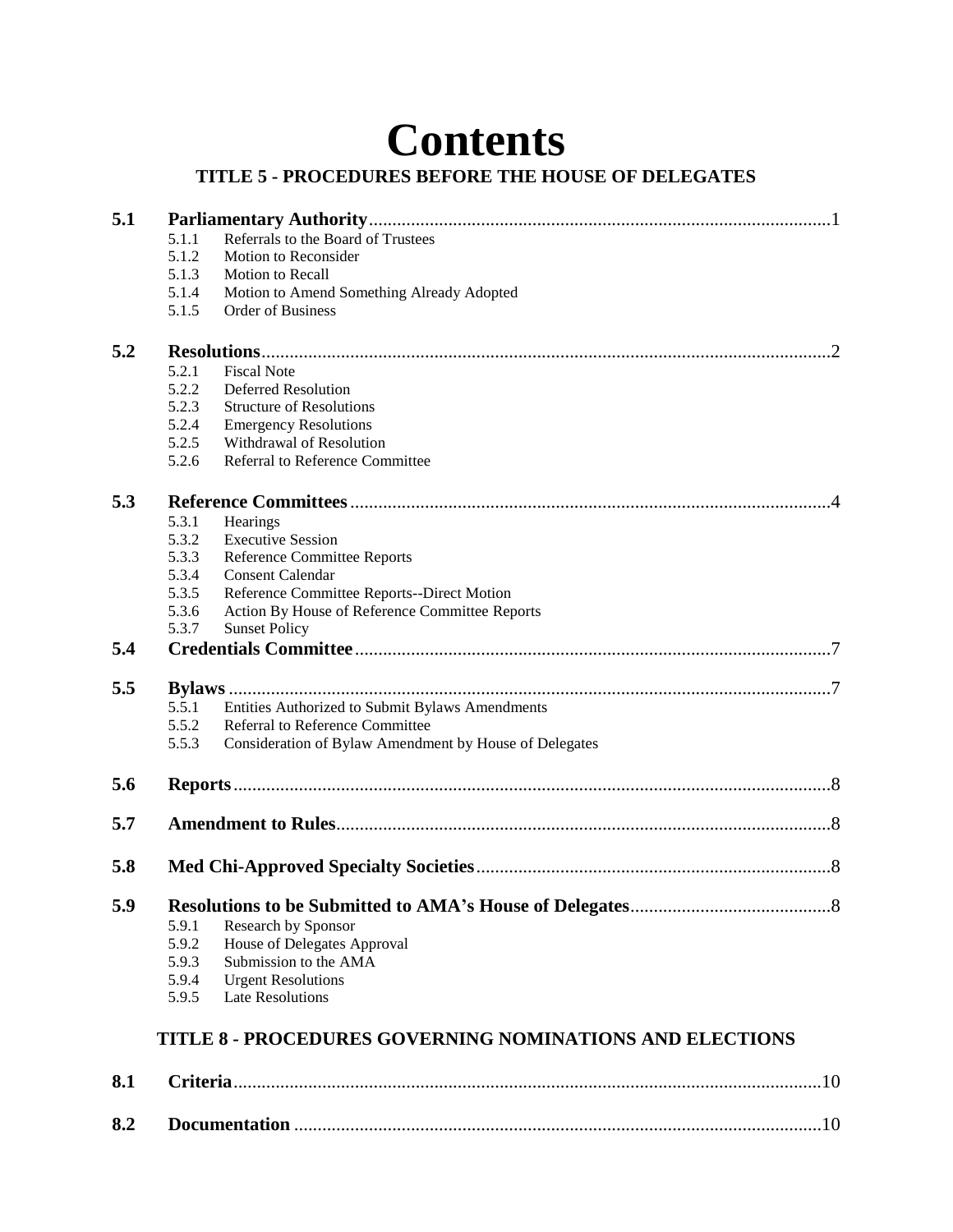| 8.3  |                                                    |  |
|------|----------------------------------------------------|--|
| 8.4  |                                                    |  |
|      | TITLE 9 - PROCEDURES REGARDING INDEMNIFICATION     |  |
| 9.1  |                                                    |  |
| 9.2  |                                                    |  |
| 9.3  |                                                    |  |
| 9.4  |                                                    |  |
| 9.5  |                                                    |  |
| 9.6  |                                                    |  |
| 9.7  |                                                    |  |
|      | TITLE 10 - PROCEDURES GOVERNING COMMITTEE FUNCTION |  |
| 10.1 |                                                    |  |
| 10.2 |                                                    |  |
| 10.3 |                                                    |  |
| 10.4 |                                                    |  |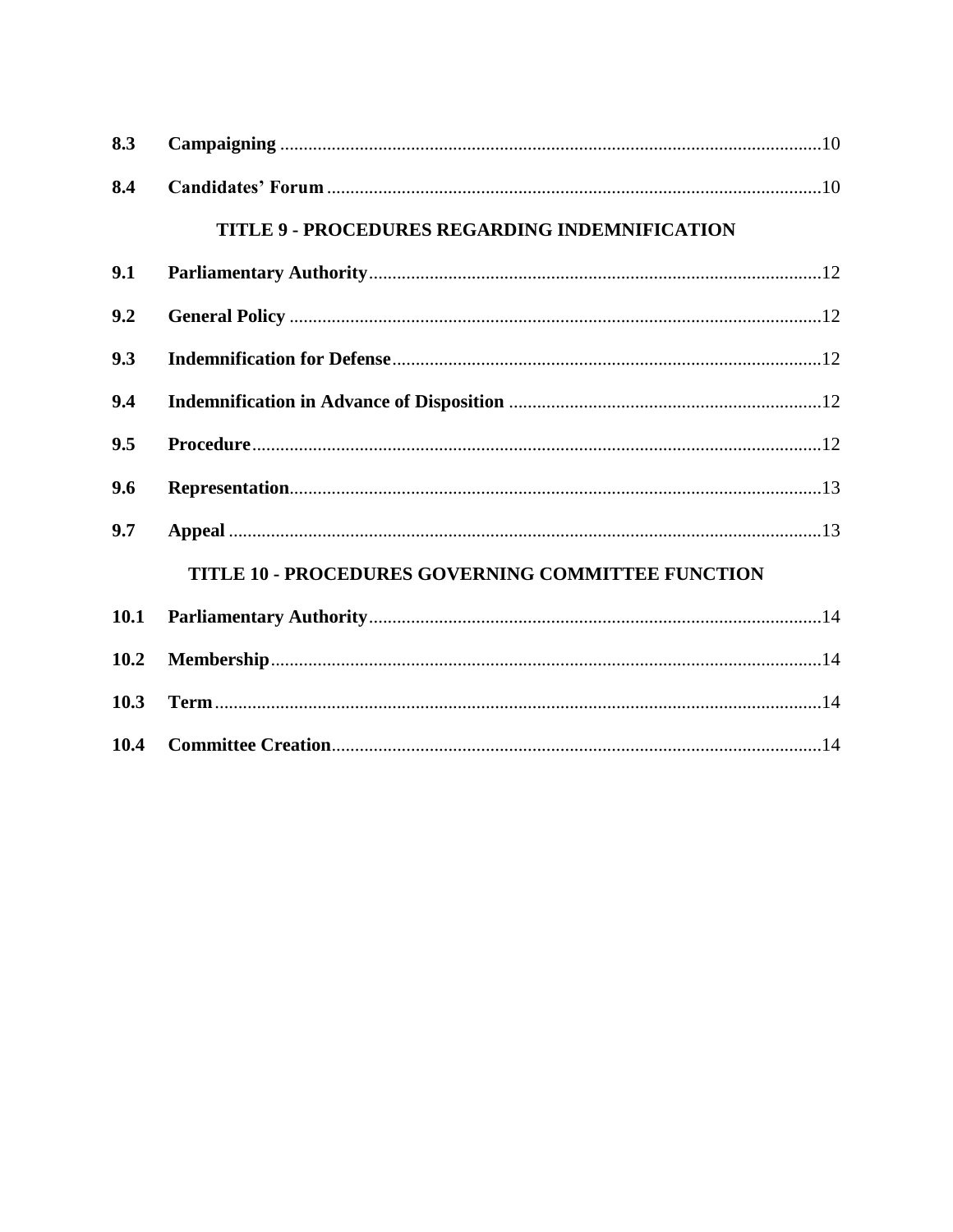#### **TITLE 5 - PROCEDURES BEFORE THE HOUSE OF DELEGATES**

# **RULE 5.1 PARLIAMENTARY AUTHORITY**

The rules contained in the current edition of *The American Institute of Parliamentarians Standard Code of Parliamentary Procedure* shall govern the House of Delegates except to the extent that it is inconsistent with the bylaws of the Medical and Chirurgical Faculty of Maryland and these Rules. In the event an issue is not addressed in the bylaws, these Rules, or *The American Institute of Parliamentarians Standard Code of Parliamentary Procedure*, then *Robert's Rules of Order Newly Revised* shall govern all procedures before the House of Delegates.

## **5.1.1 Referrals to the Board of Trustees**

All referrals to the Board of Trustees shall be by Motion to Refer for Report or Motion to Refer for Decision. If it is desired that a matter be referred to the Board of Trustees, or through the Board to the appropriate Council or Committee, it should be specifically indicated if the report back to the House of Delegates is desired at a definite date or time. Without such directive, the timing of reporting back is up to the body receiving the referral. If a Motion to Refer for Report or for Decision is adopted, all pending or adopted amendments as well as the subject are referred.

When the House of Delegates refers an item of business to the Board of Trustees for decision, the House delegates to the Board the decision as to what action is appropriate. Once the Board determines the appropriate action, whether affirmative or negative, the Board subsequently will inform the House by Report at the next quarterly meeting.

# **5.1.2 Motion to Reconsider**

If a Motion to Reconsider is sustained, the situation of the action that is being reconsidered reverts to the exact position it occupied prior to its previous disposition.

#### **5.1.3 Motion to Recall**

A Motion to Recall shall be employed to undo a Motion to Refer which has been adopted by the House at the same session. The Motion to Recall shall require a second, and is debatable, but only as to the reasons for and the propriety of recall, and not on the subject of the referral itself, except as that subject may apply to the appropriateness of the recall.

#### **5.1.4 Motion to Amend Something Already Adopted**

As an alternative to the Motion to Reconsider, a Motion to Amend Something Already Adopted may be made if the proposed modification is a simple addition to the action taken in the main motion. When made, a Motion to Amend Something Already Adopted becomes a main motion.

# **5.1.5 Order of Business**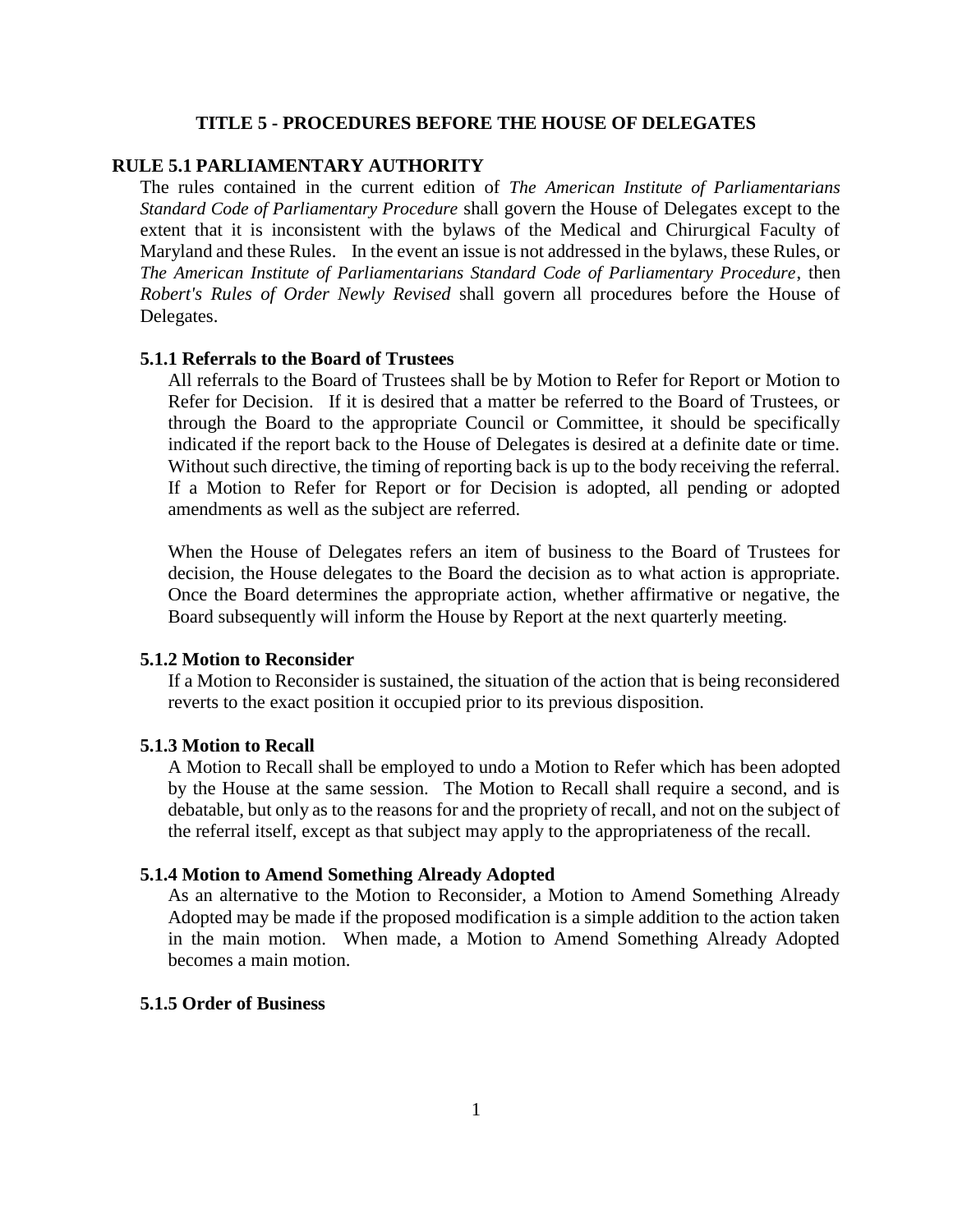Unless otherwise specified in these Rules, the order of business at meetings of the House of Delegates shall be determined at the discretion of the Speaker or, in his or her absence, the Vice-Speaker.

#### **RULE 5.2 RESOLUTIONS**

Business shall be introduced into the House through the presentation of resolutions. Resolutions are required to be sponsored by (a) five members of Med Chi; (b) a Component Society of Med Chi; (c) a Section; (d) a Council; or (e) a Committee of Med Chi. All resolutions shall be filed with the Chief Executive Officer not later than 30 days prior to the next scheduled meeting of the House of Delegates, except that a Component Society or Section may file a resolution no later than seven days prior to the first day of the meeting if the Component or Section has met to consider the resolution within the thirty day period prior to the meeting, and except further that, by a two-thirds vote, the House may agree to consider any resolution without prior notice. Submission of resolutions to the Chief Executive Officer by personal delivery, first class mail or facsimile transmission are acceptable.

Resolutions introducing new business to the House that are presented less than 30 days prior to commencement of the session must be printed and distributed to the Delegates by the sponsors. The sponsors shall provide Med Chi with a copy of the resolution for formatting, numbering and assigning to a Reference Committee prior to distribution. The Speaker may, but need not, convene the Credentials Committee or the appropriate Reference Committee to consider the appropriateness of such a resolution, or to hold hearings on it.

"Late resolutions" presented orally from the floor of the House are out of order, and will not be considered.

#### **5.2.1 Fiscal Note**

All resolutions presented to the House of Delegates whose implementation necessitates an expenditure of funds must include a fiscal note. No resolution requiring finances may be considered by the House without the attachment of such fiscal note. The following guidelines will be used in the development of appropriate fiscal information:

(a) Resolutions requiring the expenditure of funds should show a specific dollar amount where possible.

(b) The Chief Operating Officer's office, the Finance Committee, the Comptroller's office, or any other Committee having appropriate jurisdiction may assist sponsors with the development of fiscal information, but requests of this nature should be forwarded at least 30 days in advance of the 30 day deadline for submitting resolutions.

(c) Resolutions which call for the institution of legal action, the repeal of legislation, or similar action for which a precise cost estimate cannot be determined should indicate that a substantial commitment of resources may be necessary for implementation.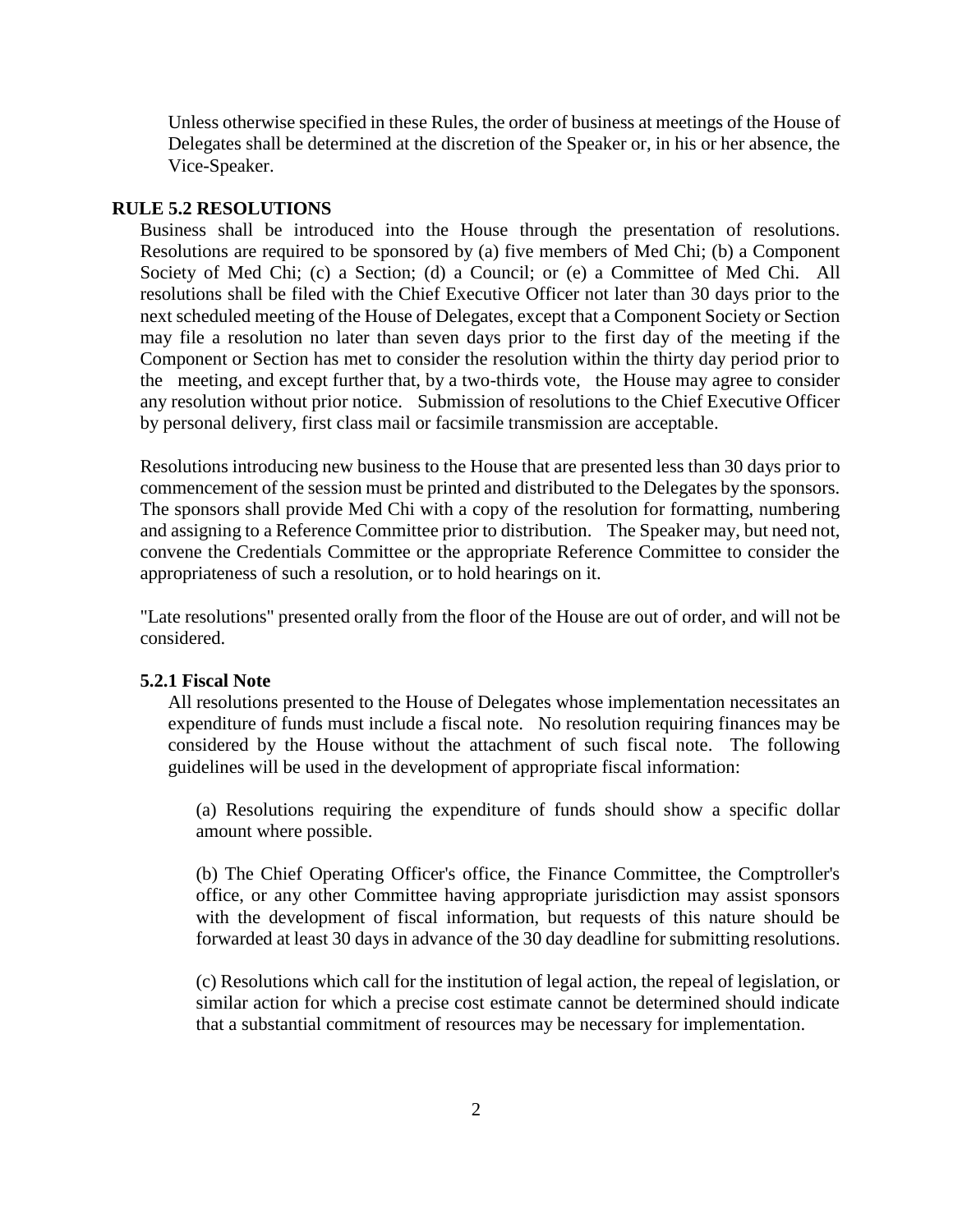(d) Resolutions which establish or reaffirm policy and do not require other specific action beyond that which would be covered by Med Chi's routine work will be marked "no significant fiscal impact."

# **5.2.2 Deferred Resolution**

The Speaker may designate a resolution as a "deferred" resolution if the resolution presents a legal problem which is not capable of being remedied prior to the commencement of the session of the House of Delegates. The Credentials Committee, in conjunction with the Legal Office and the sponsor will meet to discuss the resolution, and will recommend that the House either accept or not accept the resolution. A majority vote of the House only is required for acceptance.

#### **5.2.3 Structure of Resolutions**

The essential element of a resolution is its portion expressed as one or more "resolved" sections setting forth its specific intent. A resolution may carry with it prefatory statements, or preamble, explaining the rationale of the resolution, as a series of "whereas" statements. It shall not be necessary for a resolution to have such a preamble or "whereas" clauses when the full significance of the "resolved" portion seems apparent. Such introductory "whereas" statements are not to be considered an action item of the resolution, and are solely for the purpose of identification and explanation of the matters to be addressed by the resolution.

In adopting a resolution, the House shall formally adopt only the "resolved" section. It shall therefore be out of order to propose formal amendments to the working of accessory statements, or to the language of the reference committee report in making its recommendations.

The following guidelines shall be applied when preparing resolutions:

(a) The title of the resolution shall appropriately reflect the action for which it calls.

(b) Information contained in the resolution shall be checked for accuracy, and inflammatory statements or other language that reflect poorly upon Med Chi or any of its Components will not be permitted.

(c) The "resolved" clauses shall stand alone and not refer back to the prefatory statement, since the House shall adopt only the "resolved" clauses and the "whereases" do not appear in the Proceedings.

(d) Fiscal notes shall be added when appropriate and shall set forth the estimated cost, if any, of the policy, program or action proposed by resolution.

#### **5.2.4 Emergency Resolutions**

Resolutions of an emergency nature may be presented by a voting delegate after the opening of the House. The Speaker shall refer all such emergency resolutions to the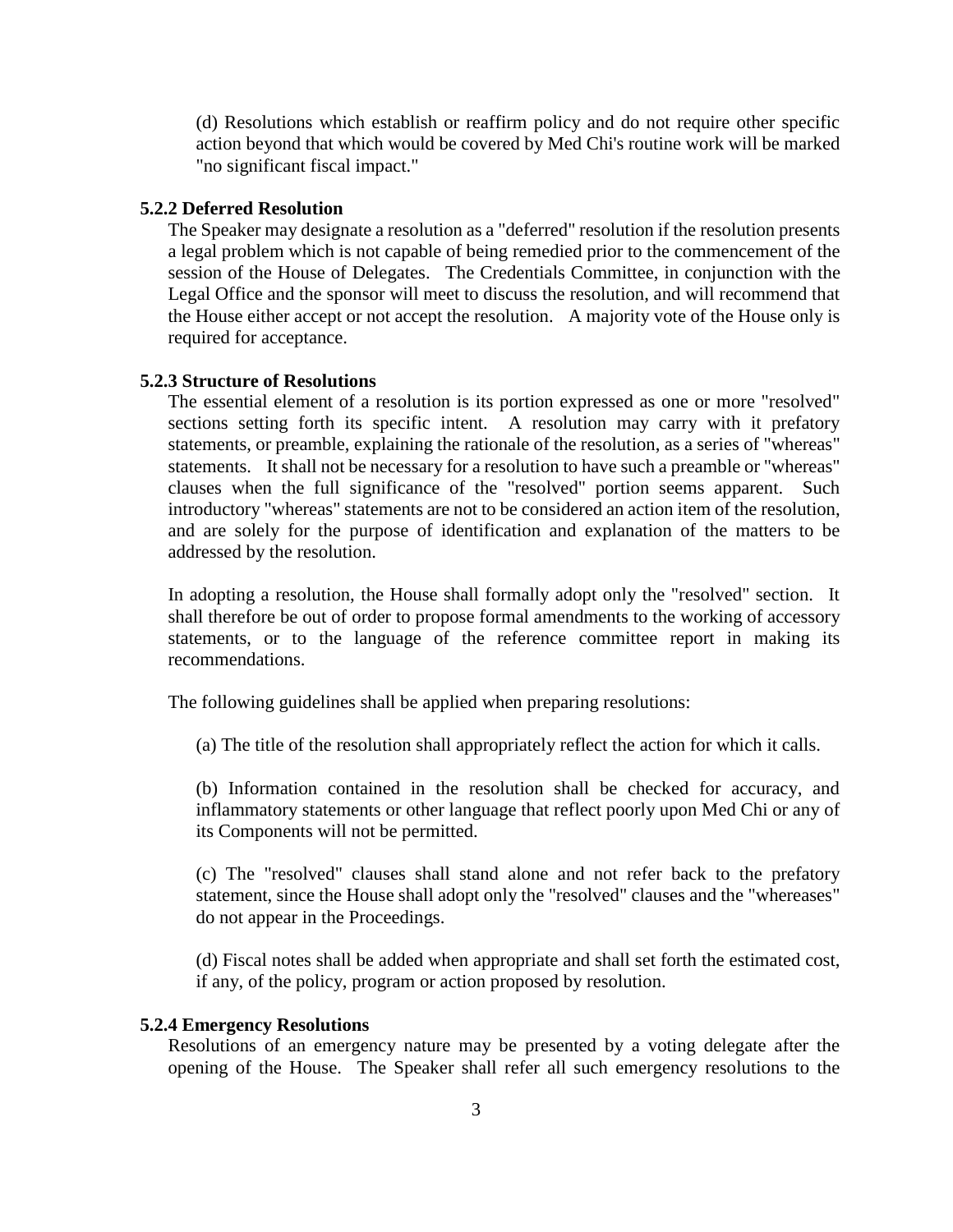Credentials Committee, which shall then report to the House as to whether the matter involved is or is not of an emergency nature. If the Credentials Committee reports that the matter is of an emergency nature, it shall be presented to the house without further consideration by a reference committee. Favorable action shall require an affirmative vote of three-quarters of the Delegates present and voting. If the Committee reports that the matter is not of an emergency nature, the Speaker shall defer its introduction until the next meeting of the House of Delegates, where it shall be subject to the filing requirements set forth in Rule 5.2.

# **5.2.5 Withdrawal of Resolution**

At any time prior to the acceptance of a resolution as the business of the House, with referral to a reference committee, the sponsor may withdraw the resolution and it does not become the business of the House. After referral to a reference committee, it is the business of the House. During the reference committee hearings, upon suggestion of the sponsor, the reference committee may recommend to the House in its report on the matter that leave to withdraw be accorded by the House. In this situation, the Speaker, having confirmed approval by the sponsor, places the question on granting leave to withdraw. A majority vote of the House in the affirmative accomplishes withdrawal.

# **5.2.6 Referral to Reference Committee**

All resolutions subject to the filing requirements of Rule 5.2, and all late resolutions with the exception of emergency resolutions, shall be referred to a Reference Committee as provided in Subtitle 5.3 below.

#### **RULE 5.3 REFERENCE COMMITTEES**

The Speaker shall select one or more Reference Committees, designated by letter, consisting of groups of at least five Delegates or alternate Delegates, to conduct open hearings on matters of business of the Association. Following discussion on all subjects before it, the Reference Committee shall meet in executive session to draw up a report, with recommendations to the House for disposition of each item of business presented to it.

#### **5.3.1 Hearings**

Reference Committee hearings shall be held prior to the business session of the House, at a time set by the Speaker, or in his or her absence, the Vice-speaker. Hearings are open to members of Med Chi, guests, official observers, and interested outsiders. Any member of Med Chi is privileged to speak on the resolution or report under consideration. Non-members may, upon recognition by the Chair, be permitted to speak, and the Chair is privileged to call upon anyone attending the hearing if, in his or her opinion, the individual called upon may have information which would be helpful to the Reference Committee. Committee members may ask questions of any person speaking before the Committee. The Committee, through its Chair, may establish its own rules on the presentation of testimony with respect to limitations of time, repetitive statements, and the like. The Chair also has jurisdiction over such matters as photography, television filming, the presence of the press, and the introduction of recording devices. It is the responsibility of the Committee to listen carefully and evaluate all opinions presented so that it may provide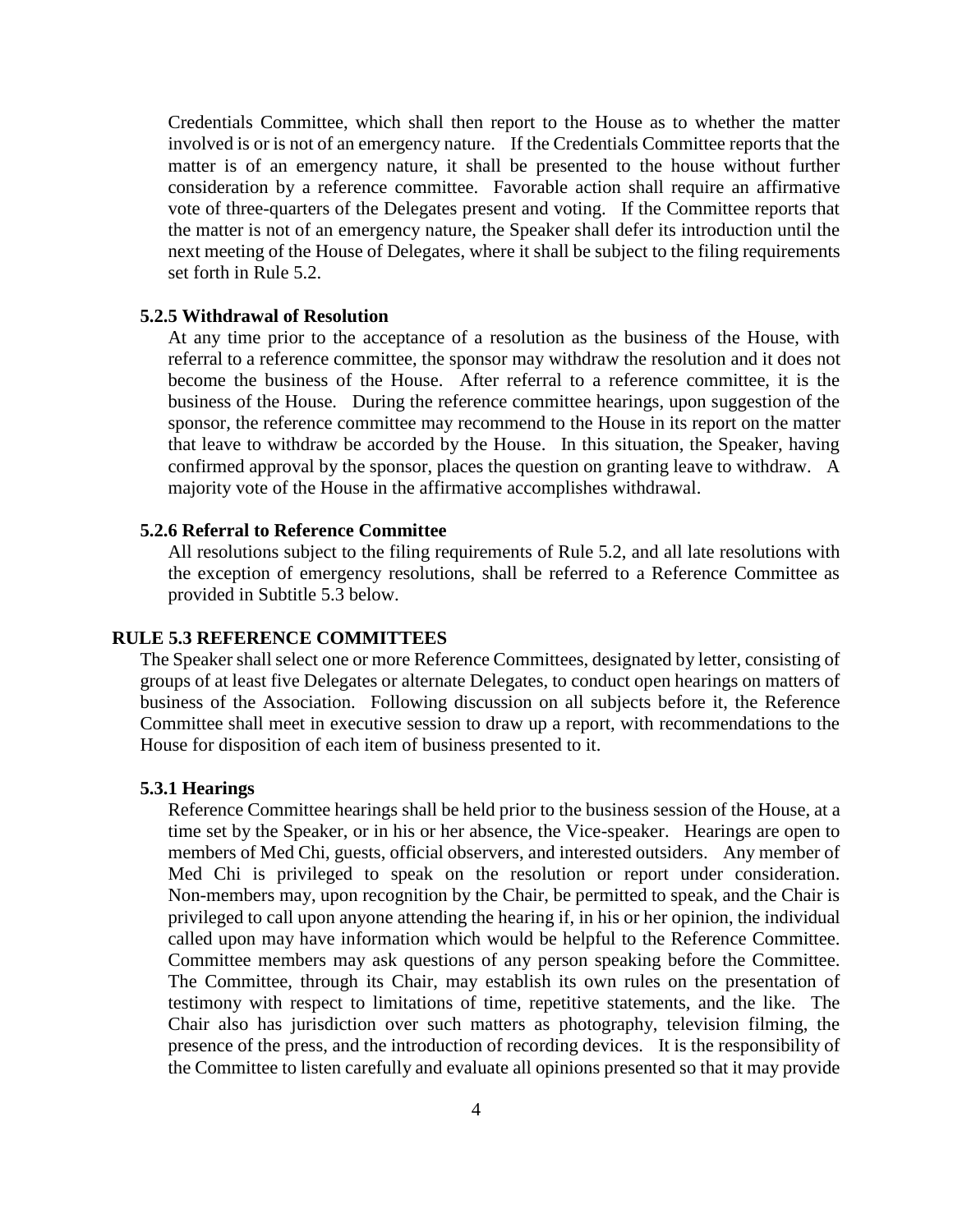the voting body with carefully considered recommendations. The Speaker, Vice Speaker or Chair of each Reference Committee may designate members of the Staff of Med Chi, or others, to attend hearings and executive sessions of each Reference Committee to provide appropriate technical assistance to the Reference Committees.

# **5.3.2. Executive Session**

Following its open hearings, a Reference Committee will go into Executive Session for deliberation and construction of its report. It may call into such Executive Session anyone whom it may wish to hear or question.

### **5.3.3 Reference Committee Reports**

Reference Committees shall have wide latitude in their efforts to facilitate expression of the will of the majority on the matters before them and to give credence to the testimony that they hear. They may amend resolutions, consolidate kindred resolutions by constructing substitutes, and they may recommend the usual parliamentary procedure for disposition of the business before them, such as adoption, rejection, amendment, referral and the like. Minority reports from Reference Committees are in order. In the event that a resolution, presented to the Reference Committee, has been amended or consolidated with a related item of business, or in the event that a substitution has been proposed by the Reference Committee, the recommendation of the Reference Committee in this respect will be the matter before the House for discussion.

Each item referred to a Reference Committee shall be reported to the House as follows:

(a) a resolution shall be identified by number and title, and reports by letter and name of the Council or Board of Trustees;

(b) the Report shall state concisely the Committee's recommendation;

(c) the Reference Committee Chair, as appropriate, shall comment to the House on the testimony presented at the hearings;

(d) evidence supporting the recommendations of the Committee shall be incorporated in the Report, as appropriate; and

(e) if appropriate, there shall be a Consent Calendar (see Rule 5.3.4 below).

# **5.3.4 Consent Calendar**

Those items referred to the Reference Committee which are of a non-controversial or informational nature, or which generate little or no debate during the hearings, may be placed on the Consent Calendar. These items shall be listed at the end of the Reference Committee report with the Committee's recommendation for adoption, referral or rejection. At the time of presentation of the Consent Calendar, a request may be made for removal of any item for debate or individual action, which removal shall be automatic. Items dealing with amendments to the Bylaws shall not be placed on the Consent Calendar.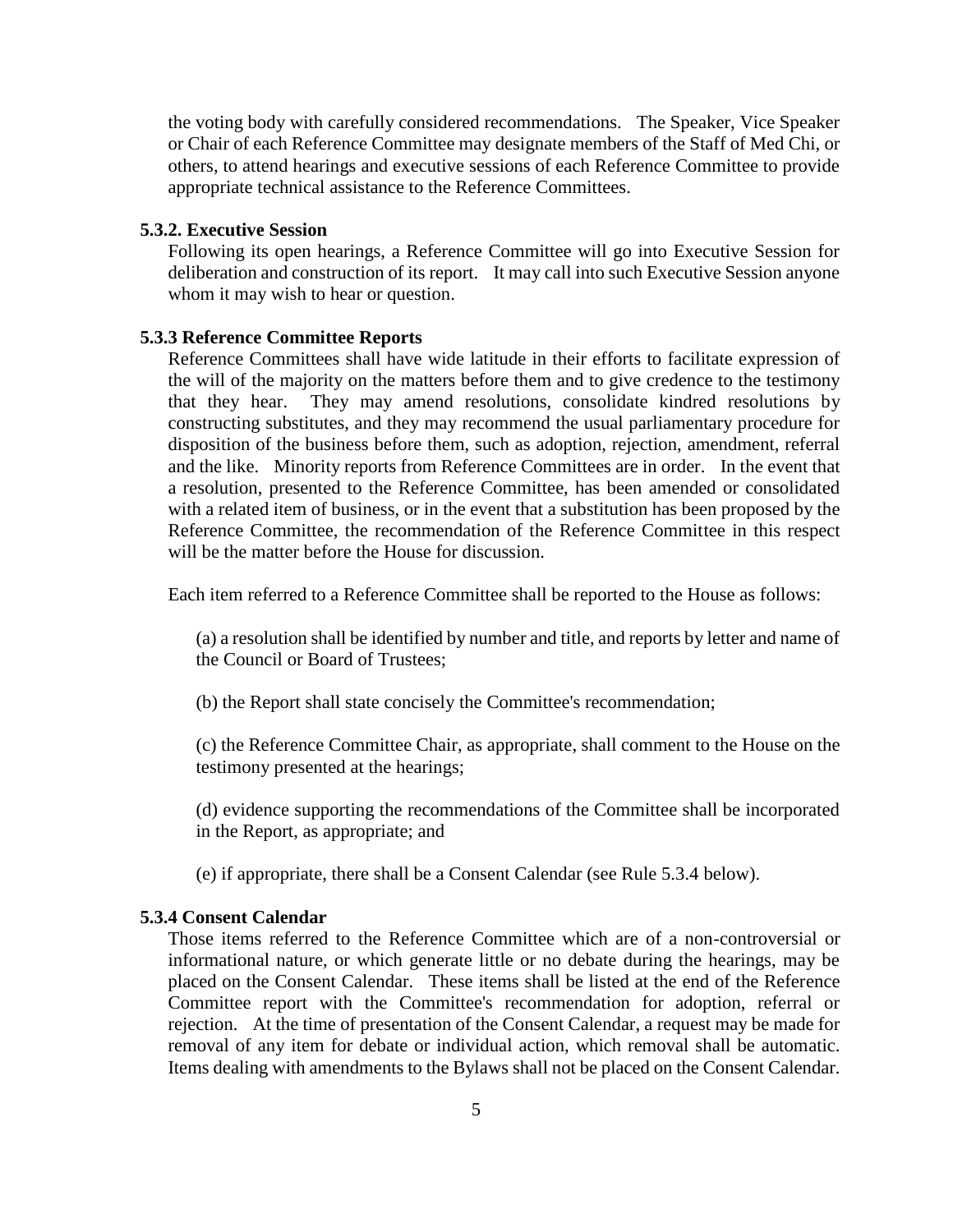#### **5.3.5 Reference Committee Reports--Direct Motion**

The Reference Committee Report should be in the form of a recommendation, and should not contain a direct motion.

#### **5.3.6 Action by House on Reference Committee Reports**

The House may take the following action on Reference Committee Reports:

(a) When the House wishes to acknowledge that a report has been received and considered, but that no action upon it is either necessary or desirable, the appropriate proposal for the action is that the Report be FILED. Filing a report does not have the effect of placing Med Chi on record as approving or accepting responsibility for any of the material in the report.

(b) If a report offers recommendations for action, these recommendations may be ADOPTED, APPROVED or ACCEPTED, each of which has the effect of making Med Chi responsible for the matter.

(c) If the House does not wish to assume responsibility for the recommendation of a report in its existing form, it may refer the report back to the Reference Committee, or refer the report elsewhere, reject the report in its entirety or in specific part, or adopt the report as amended.

(d) Where the recommendation of the Reference Committee is "no action," the Chair of the Reference Committee may place such a resolution on the Consent Calendar in a category designated "no action." Such a position, if adopted, is the equivalent of a motion to postpone indefinitely, and results in suppression of the resolution for the current meeting and, in effect, quashes it.

(e) If the Reference Committee reports on a resolution which calls for a policy position contrary to or at variance with existing policy, the Reference Committee may recommend reaffirmation of existing policy as an amendment by substitution in lieu of the original resolution, or rejection of a resolution that is contrary to existing policy, or the Reference Committee may recommend adoption, approval or acceptance of a resolution that is contrary to existing policy, provided that the House of Delegates should have the benefit of a thorough review of existing policy before adopting such a resolution.

#### **5.3.7 Sunset Policy**

Policy (adopted resolutions) calling for legislative action (and not accomplished) shall be reviewed every year at the fall House of Delegates meeting, and policy (adopted resolutions) not dealing with legislative action shall be reviewed every five years at the spring House of Delegates meeting, to determine if policy should continue. The legislative Sunset Review shall normally be accomplished by the presentation of a dedicated legislative report containing existing legislative action policies and the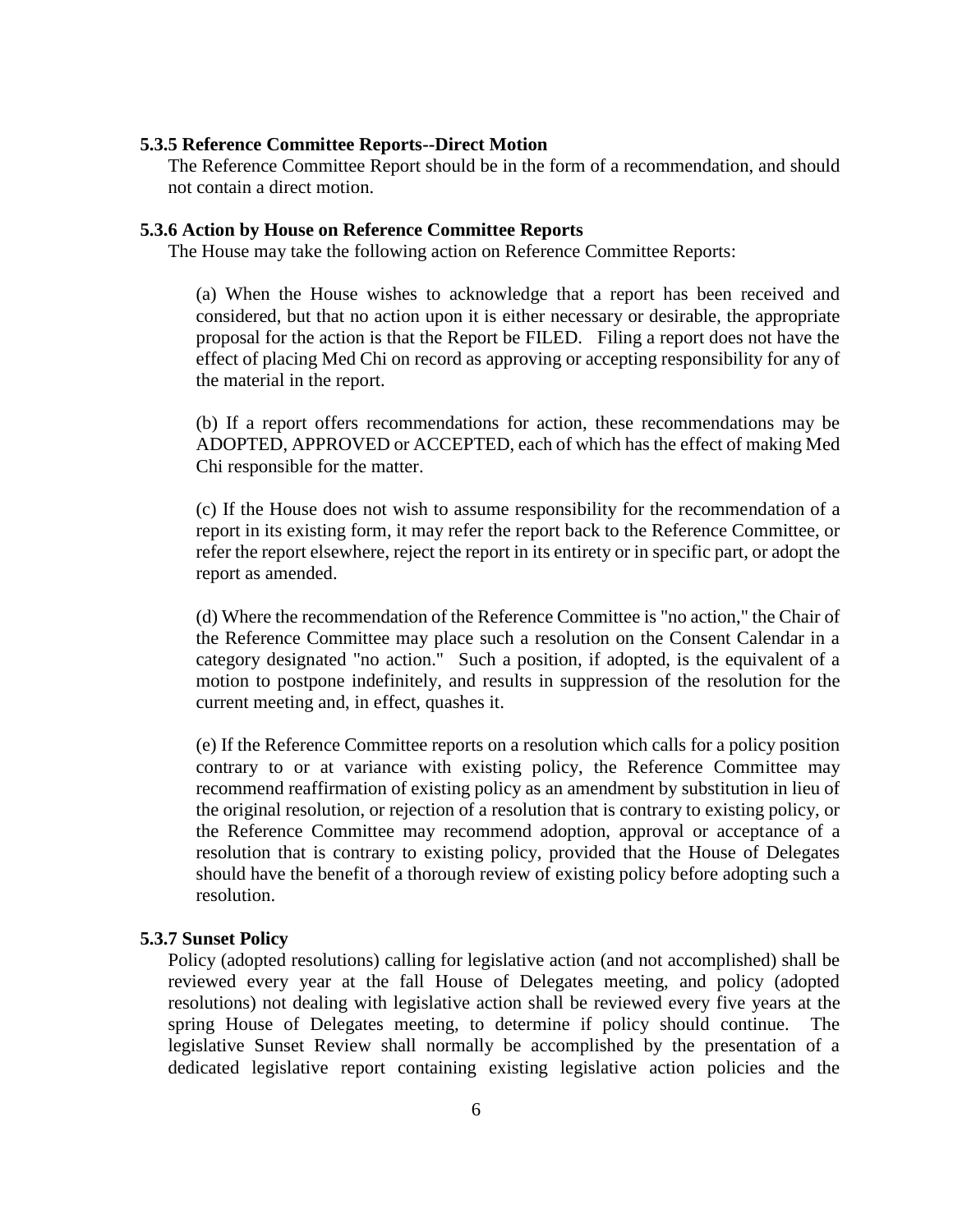recommendations of the Legislative Council as to continued action on these items. The recommendations of the report shall be considered pursuant to these rules; however, amendments to the report shall be limited to existing legislative action policies and shall not encompass new material.

#### **RULE 5.4 CREDENTIALS COMMITTEE**

The Speaker shall appoint a Credentials Committee, composed of as many members as the Speaker shall see fit to designate, the duties of which shall include (a) consideration of deferred and emergency resolutions as described in Rules 5.2.2 and 5.2.4 of these Rules; (b) examination of the credentials of the delegates and certification of the delegates to the Speaker, as discussed in *The American Institute of Parliamentarians Standard Code of Parliamentary Procedure*; (c) certification that a quorum of properly certified delegates is present, both at the beginning of the session of the House and at any subsequent time when the continuing existence of a quorum is called into question; and (d) such other and further duties as shall otherwise be set forth in these Rules or in *The American Institute of Parliamentarians Standard Code of Parliamentary Procedure*.

#### **RULE 5.5 BYLAWS.**

Proposed amendments to the Bylaws of Med Chi shall be submitted to the Council on Bylaws no later than four weeks prior to notice of the meeting at which the proposed amendment is to be considered by the House of Delegates. Proposed amendments will be forwarded by the Council on Bylaws to the Bylaws, Rules & Regulations Committee. Recommendations of the Bylaws, Rules and Regulations Committee will be sent to all delegates with the notice of the meeting of the House of Delegates during which the proposed Bylaws amendment will be considered.

#### **5.5.1 Entities Authorized to Submit Bylaws Amendments.**

Bylaws Amendments may be submitted as prescribed in these Rules, by component societies of Med Chi, Councils, the House of Delegates at a previous meeting, or the Board of Trustees. In addition, the Council on Bylaws, through the Bylaws, Rules and Regulations Committee, may recommend such changes to the Bylaws as it deems appropriate.

# **5.5.2 Referral to Reference Committee**

The Bylaws, Rules and Regulations Committee of the Council on Bylaws may recommend adoption, amendment or rejection of proposed Bylaws amendments submitted to it. Bylaws amendments submitted to the Bylaws, Rules and Regulations Committee of the Council on Bylaws shall be referred to a Reference Committee in the same manner as resolutions for consideration by the House of Delegates. The Reference Committee shall issue a report to the House of Delegates recommending adoption, amendment or rejection of the Bylaws amendments under consideration before it.

#### **5.5.3 Consideration of Bylaw Amendments by House of Delegates**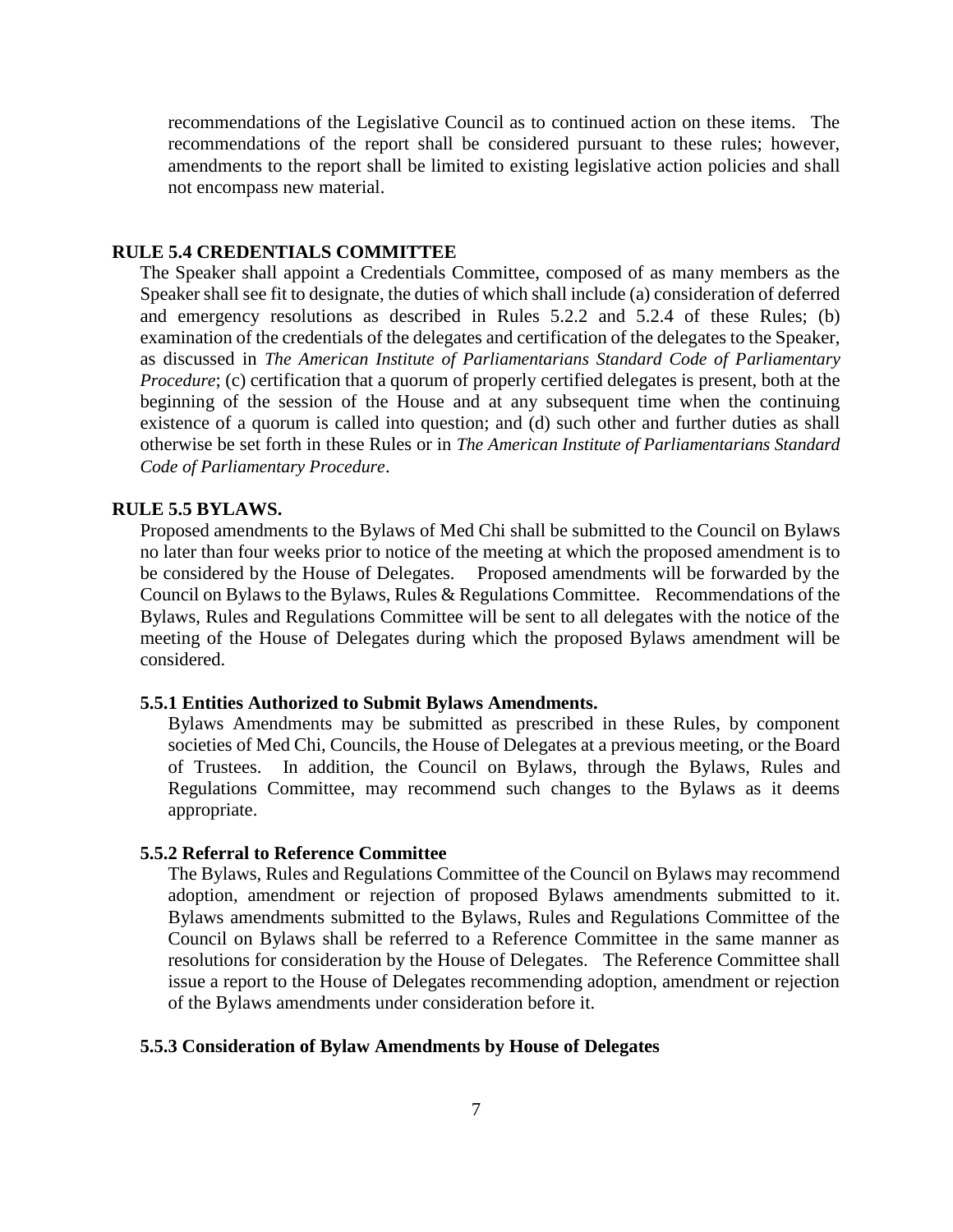Recommendations of the Reference Committee pertaining to Bylaws amendments shall be submitted to the House of Delegates and approved by two-thirds vote of those present and voting. Amendments of the first and second degree to proposed Bylaws amendments may be offered on the floor of the House only if such amendments do not increase the modification of the Bylaws provision proposed to be amended. If in order in this respect, amendments offered from the floor of the House may be approved by a majority of delegates present and voting, and the Bylaws amendment, as amended, requires a two-thirds vote of those present and voting for approval.

#### **RULE 5.6 REPORTS.**

Reports shall be received as business of the House of Delegates when they come from the Board of Trustees, Councils of Med Chi, Committees of the Councils, Special Committees, Staff, or other components or subsidiaries of Med Chi. These reports submitted to the House of Delegates for review and/or action become the property of the House of Delegates upon receipt. If appropriate, such reports will be submitted to appropriate reference committees so that hearings may be held on the substance thereof. Reports exceeding seven pages must be accompanied by a one-page or less executive summary. Informational reports may be filed on a consent calendar during the opening session of each meeting of the House. Any delegate may request that a report be extracted and referred to the appropriate reference committee. The Speaker may request acceptance of a report by unanimous consent or by a vote without referral, but a motion to refer is always in order.

**Fiscal note:** All reports introduced in the House of Delegates whose implementation necessitates an expenditure of funds must include a fiscal note supplied by the entity submitting the report. No report requiring finances may be considered by the House without the attachment of a fiscal note.

# **RULE 5.7 AMENDMENTS TO RULES**

Amendments to Title 5 of these Rules shall be approved by the Council on Bylaws and submitted directly to the House of Delegates by the Council on Bylaws, provided that all such proposed amendments shall be delivered to the delegate with the Call to the session. Proposed amendments to Title 5 of these Rules shall be approved by a simple majority of those voting in the House.

#### **RULE 5.8 MED CHI-APPROVED SPECIALTY SOCIETIES**

By May 1 each year, each specialty society shall submit to the Chief Operating Officer a roster of its membership to ascertain whether the specialty society meets the criteria for delegate representation to Med Chi's House of Delegates.

# **RULE 5.9 RESOLUTIONS TO BE SUBMITTED TO AMA'S HOUSE OF DELEGATES**

#### **5.9.1 Research by Sponsor**

All resolutions should be researched by the sponsor prior to submission to Med Chi to include reviewing AMA's policy compendium. (Developing Resolutions to the House of Delegates, Suggested Guidelines, April 1993.)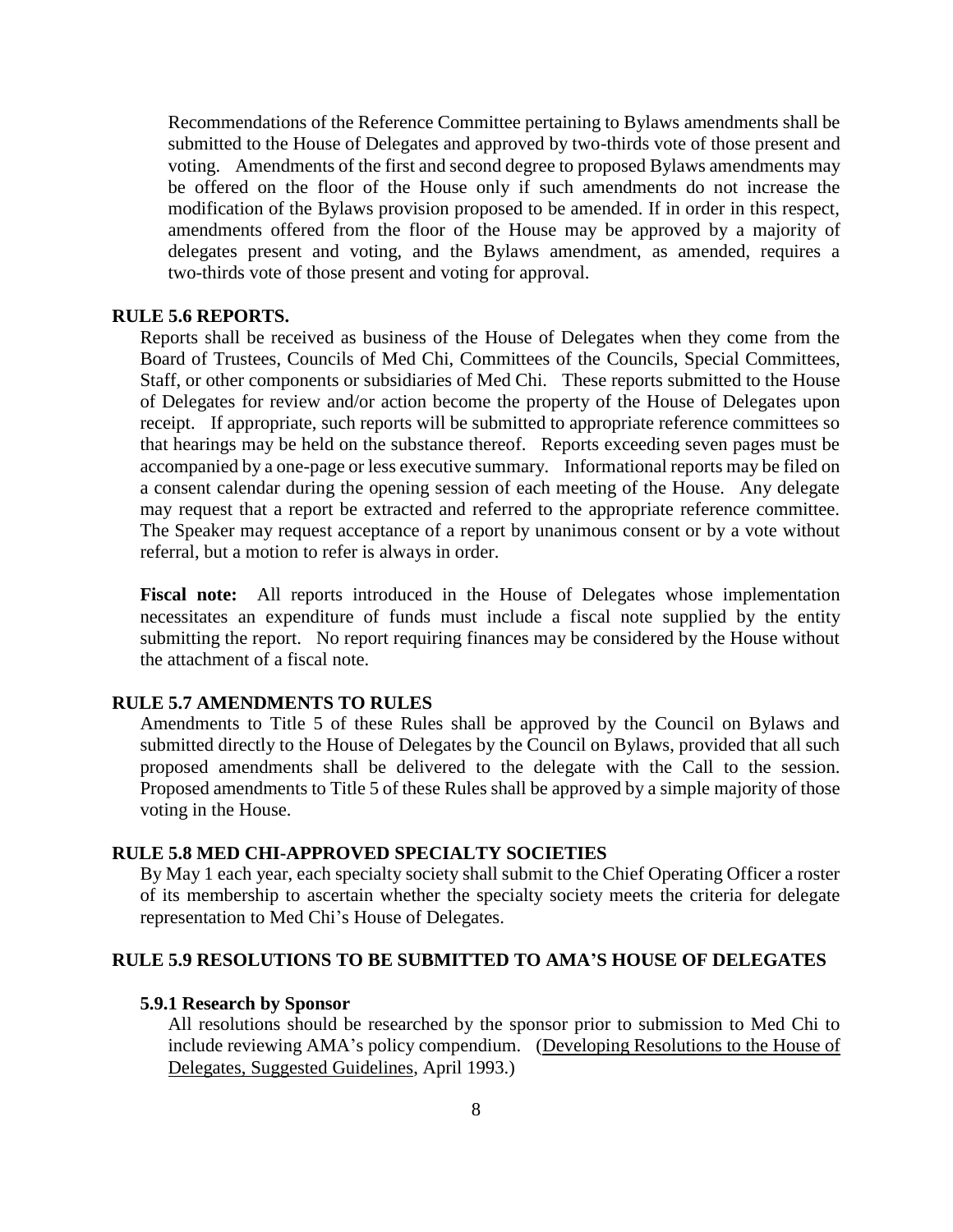# **5.9.2 House of Delegates Approval**

The House of Delegates must approve the resolution prior to submission to the Maryland AMA Delegation to begin working on finding a mechanism for getting the resolution passed.

# **5.9.3 Submission to the AMA**

The resolution must be submitted to the AMA in a timely manner.

#### **5.9.4 Urgent Resolutions**

Resolutions of an urgent nature should be so marked by the sponsor and indicate immediate referral to the Maryland AMA Delegation for immediate action and forwarding to the AMA.

# **5.9.5 Late Resolutions**

Late resolutions, which are to be supported by the Maryland AMA Delegation and do not have the opportunity to go through Med Chi's House of Delegates, should be submitted to the Board of Trustees for decision about submission and support for the resolution.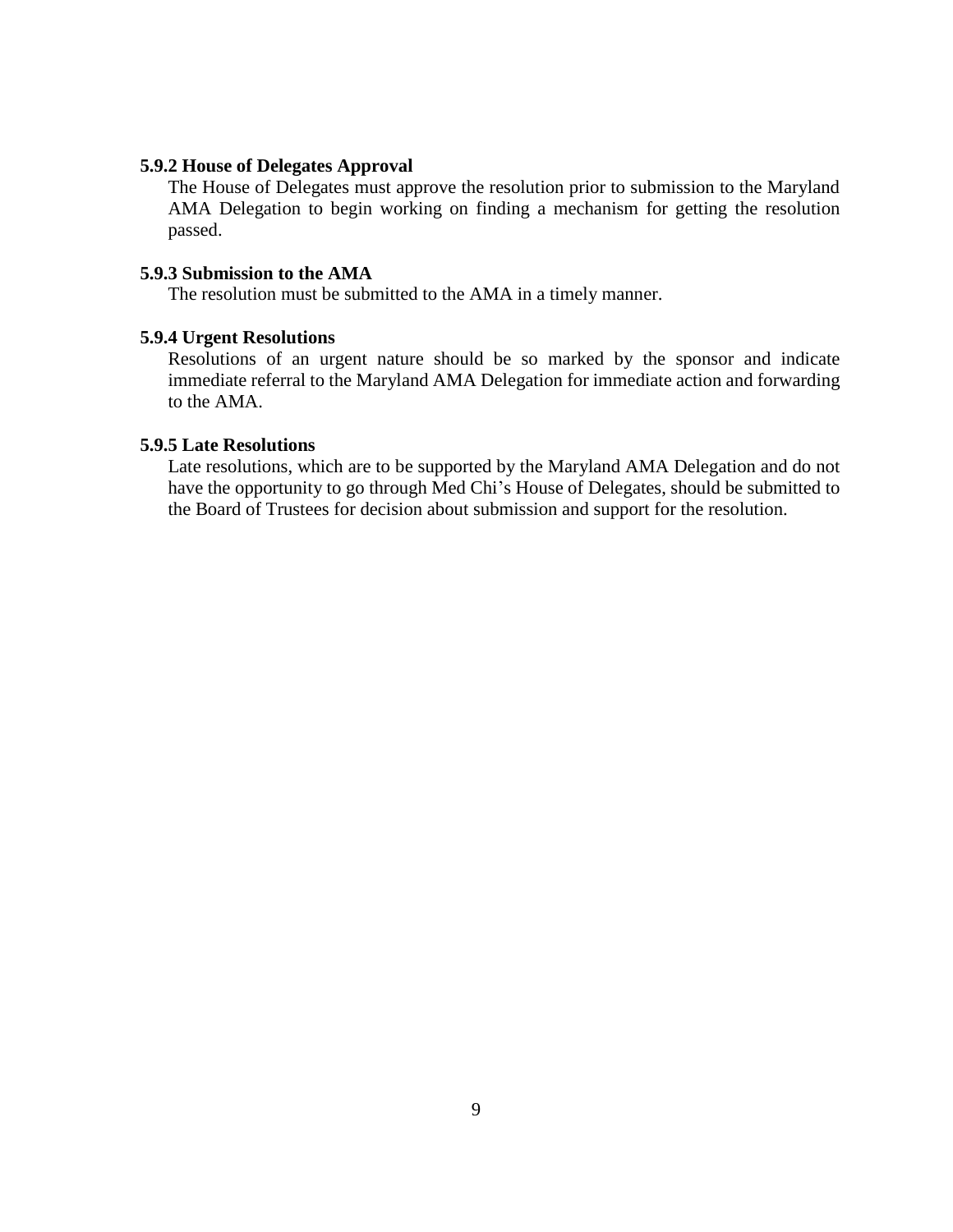# **TITLE 8 - PROCEDURES GOVERNING NOMINATIONS AND ELECTIONS**

# **RULE 8.1 CRITERIA**

The following shall be the criteria for eligibility to serve as an officer of MedChi or as a member of MedChi's Board of Trustees:

- (A)Current active MedChi member, as well as having been either an active, student, or resident member, or combination thereof, for at least the preceding five years; and
- (B) Attendance of at least six meetings as a member of the House of Delegates or service as an officer of a component society or MedChi recognized specialty society; and
- (C)Be of sound moral and professional character -- not currently under any sanction by any federal, state or professional organization or licensing body.

Any or all of the above criteria may be set aside for a given nominee by a 2/3 vote of the House of Delegates.

# **RULE 8.2 DOCUMENTATION**

- (A)All recommendations for nominees must include a Curriculum Vitae no longer than 5 pages typed and suitable for copying.
- (B) Candidates may submit a one page position statement regarding their candidacy for inclusion in the call for the fall meeting. Such statement must be received by staff at least six weeks before the fall meeting.

# **RULE 8.3 CAMPAIGNING**

- (A) The following activities are permitted for nominated candidates and their supporters:
	- 1. Distribution of campaign buttons
	- 2. Distribution of written materials, brochures, letters, and/or position papers. a. If by mail, MedChi will provide one set of labels, upon request, at no charge to the candidate.
		- b. If by email, MedChi will do one emailing at no charge to the candidate
		- c. Candidates are permitted to make presentations to caucuses
	- 3. The following activities are prohibited

a. Campaigning by candidates whose nominations have not been filed with MedChi

b. Distribution of campaign materials other than brochures or position papers on the floor of the House of Delegates

c. Commercial sponsorship to help defray the costs of campaigning

# **RULE 8.4 CANDIDATES' FORUM**

(A) A candidates' forum will be held in the event of a contested election(s) exclusively for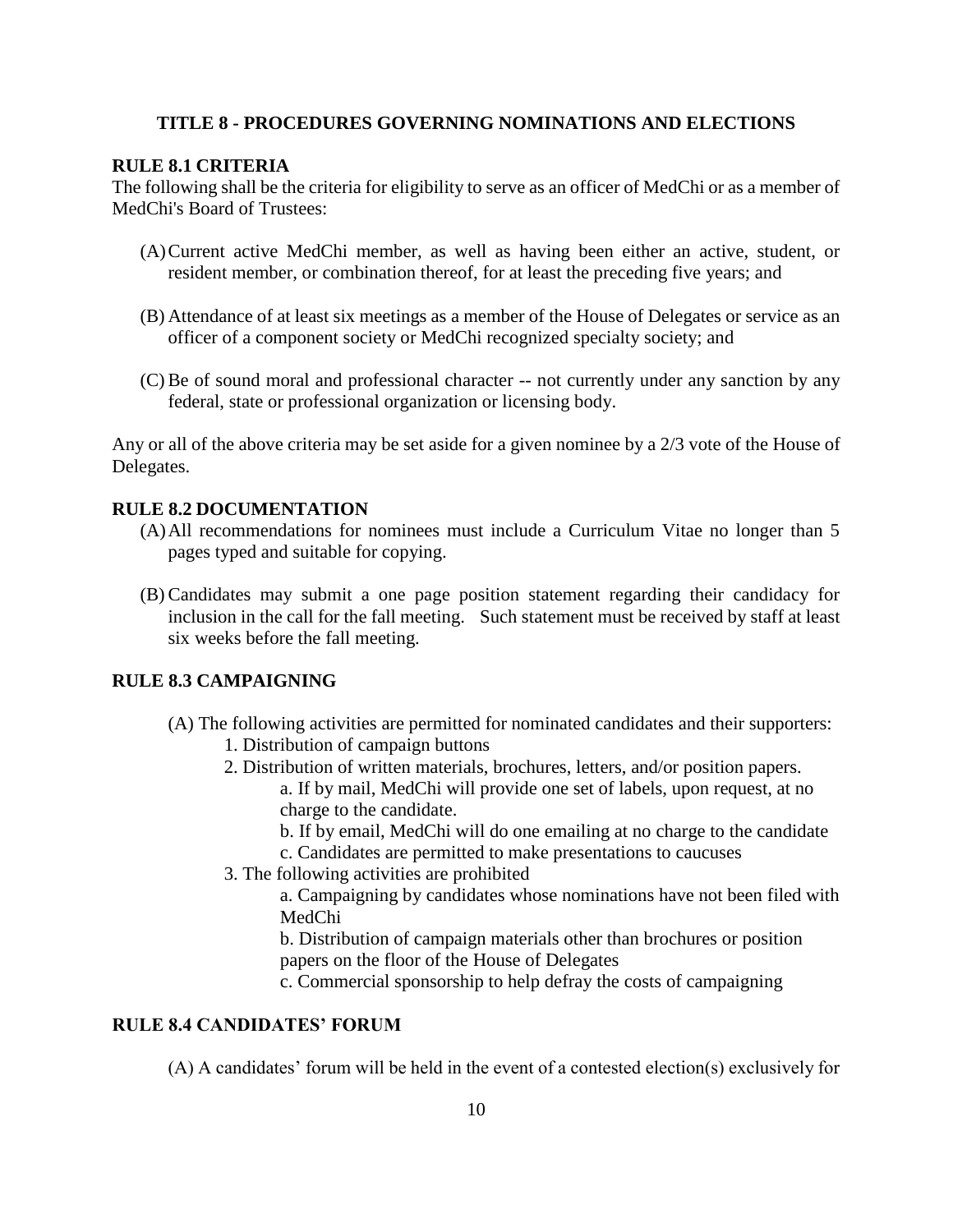candidates in that election(s)

(B) Procedure

1. Each candidate in a contested election will have a maximum of five minutes to make a presentation.

2. Delegates and alternates will have an opportunity to present written questions to the moderator.

3. The moderator is charged with assuring that all candidates will have an equal opportunity to answer all questions. The moderator is empowered to set such time limits on the answers as appropriate to give all candidates time to give an answer. 4. Additional questions may be raised from the floor.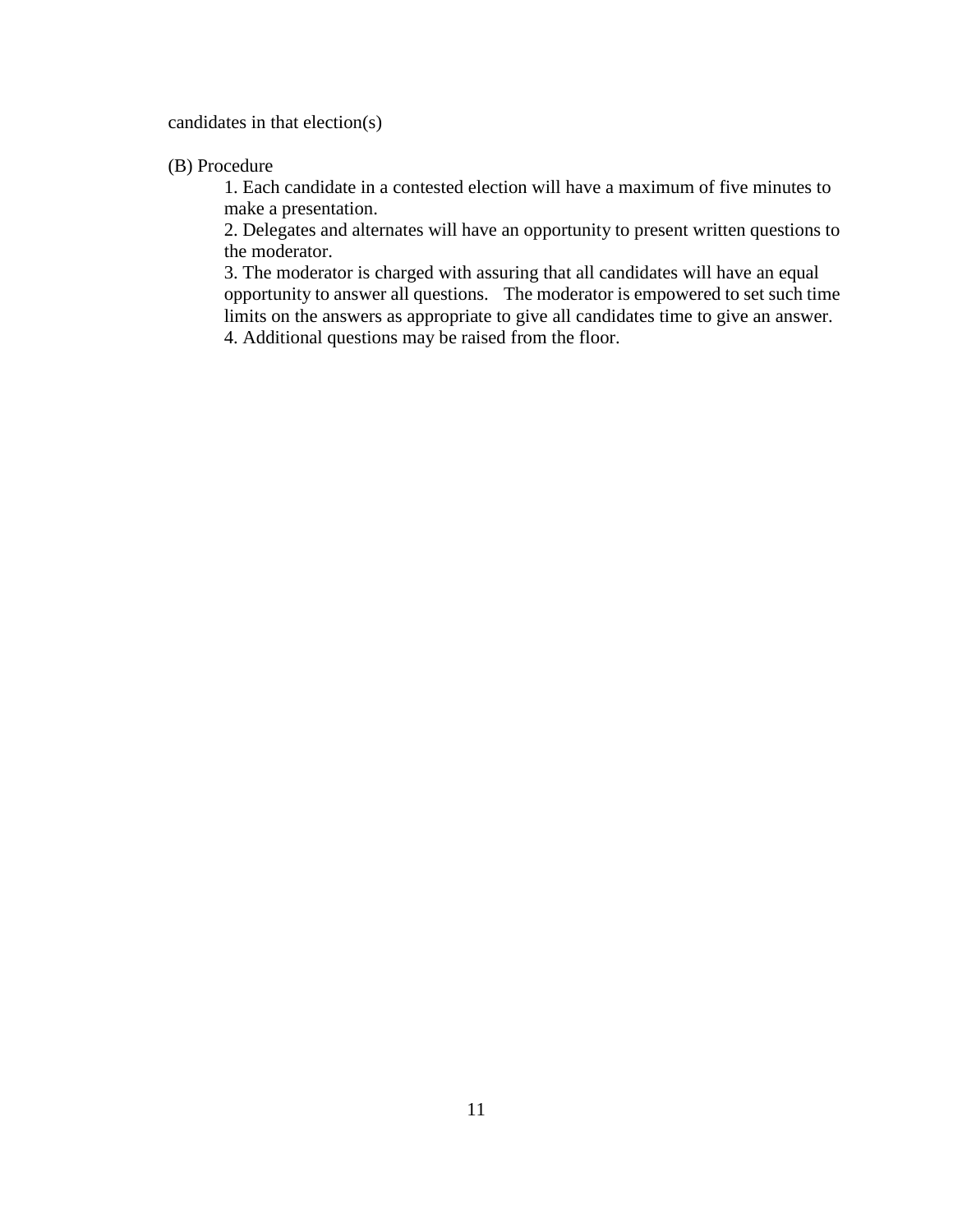# **TITLE 9 - PROCEDURES REGARDING INDEMNIFICATION**

# **RULE 9.1 PARLIAMENTARY AUTHORITY**

The rules contained in the current edition of *The American Institute of Parliamentarians Standard Code of Parliamentary Procedure* shall govern all indemnification hearings except to the extent that it is inconsistent with the general requirements, standards and procedures set forth in the Maryland Annotated Code Corporations and Associations Article ' 2-418, the Bylaws of MedChi, and these Rules. In the event an issue is not addressed in the Maryland Annotated Code Corporations and Associations Article ' 2-418, the Bylaws, these Rules or *The American Institute of Parliamentarians Standard Code of Parliamentary Procedure*, then *Roberts Rules of Order Newly Revised* shall govern.

# **RULE 9.2 GENERAL POLICY**

A request by a member of the Board of Trustees or officer of MedChi for indemnification shall be made to a Committee composed of chairs or other representatives of the Council on Ethical and Judicial Affairs. If the individual requesting indemnification is a member of the Committee composed of chairs or other representatives of the Council on Ethical and Judicial Affairs, he or she shall take no part in the deliberations of the Committee.

# **RULE 9.3 INDEMNIFICATION FOR DEFENSE**

An individual who has defended any action as a member of the Board of Trustees or Officer of MedChi may submit a request for indemnification detailing all reasonable expenses incurred in that defense.

# **RULE 9.4 INDEMNIFICATION IN ADVANCE OF DISPOSITION**

An individual who is defending any action as a member of the Board of Trustees or Officer of MedChi may submit a request for indemnification in advance of the final disposition of the proceeding detailing all reasonable expenses incurred or expected to be incurred in that defense. A written affirmation by the Trustee or Officer of his or her good faith belief that the Standard of Conduct set forth in the MedChi Bylaws 9.30 has been met and a written undertaking by or on behalf of the Trustee or Officer to repay the amount if it shall ultimately be determined that the Standard has not been met shall be submitted at the same time.

# **RULE 9.5 PROCEDURE**

If the Committee composed of chairs or other representatives of the Council on Ethical and Judicial Affairs determines that a hearing on the indemnification should be held, the Trustee or Officer shall be informed of the date, hour and place of the hearing, which shall not be less than ten days from the date of notification.

# **THE COMMITTEE SHALL DETERMINE:**

- a. In the case of an unsuccessful defense was the act or omission of the Trustee or Officer
	- A) material to the matter giving rise to the proceeding and committed in bad faith or was the result of active and deliberate dishonesty; B) did the Trustee or Officer actually receive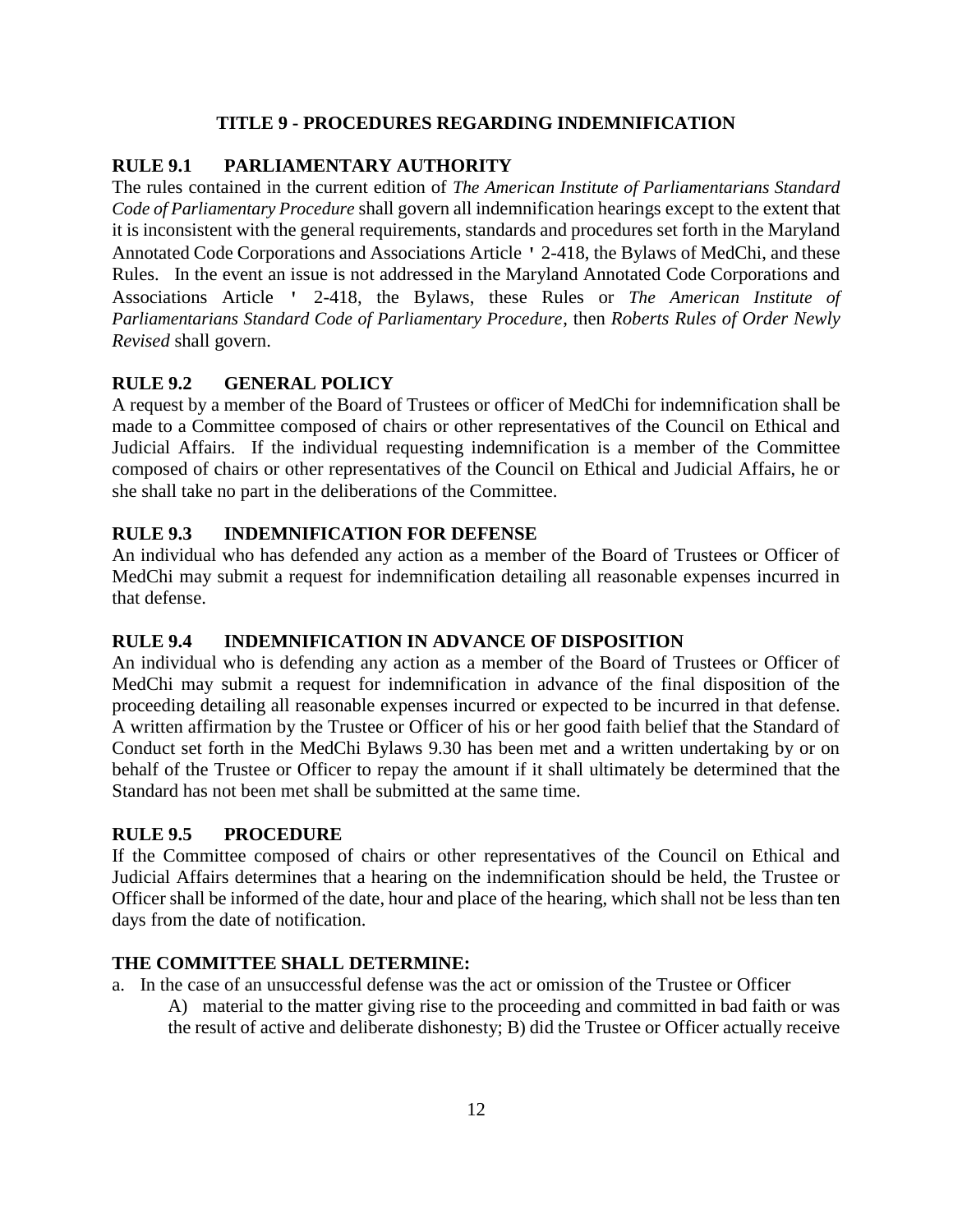an improper personal benefit; or C) in a criminal proceeding, should the Trustee or Officer have had reasonable cause to believe the act or omission was unlawful.

b. If the expenses, for which indemnification is being requested, are reasonable.

# **RULE 9.6 REPRESENTATION**

All parties to the hearing may be represented by legal counsel.

# **RULE 9.7 APPEAL**

The individual applying for indemnification shall have the right to appeal the decision of the Committee composed of chairs or other representatives of the Council on Ethical and Judicial Affairs to the House of Delegates, which shall affirm, reverse or modify the decision of the Committee composed of chairs and representatives of the Council on Ethical and Judicial Affairs. The House of Delegates shall consider the appeal in Executive Session. The matter shall not be considered in Reference Committee or any other open venue of the House.